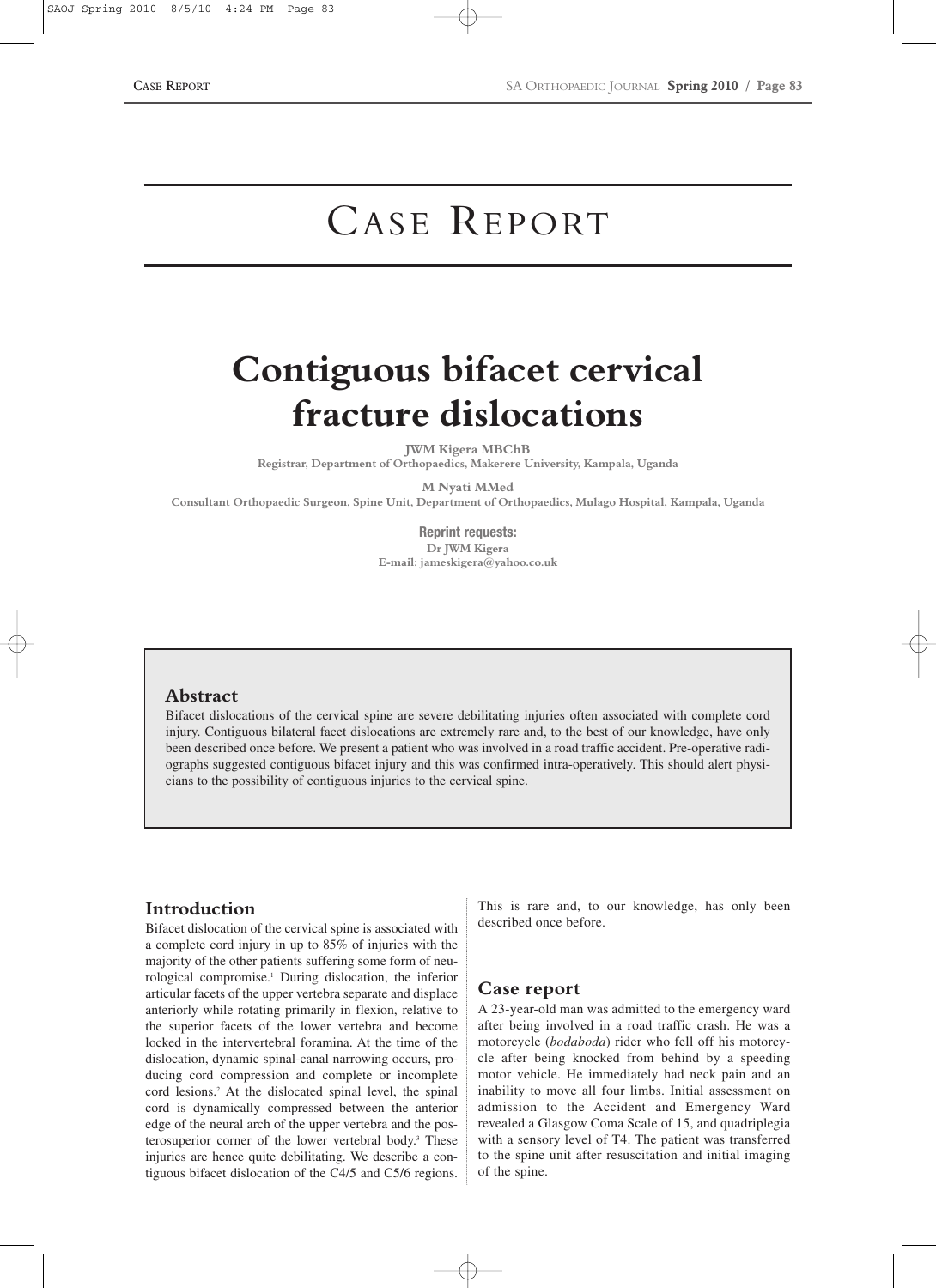## **Radiology**

Antero-posterior and lateral views of the cervical spine revealed bifacet dislocation at the C4/5 level and at the C5/6 level. The injury at the C5/C6 level is less obvious and is evidenced by the disruption of the spinal laminar line and the rotation of the spinous process as seen on the AP film. There is an apparent retrolisthesis at C6/7 level. The posterior bodylines are, however, intact and the superior endplate of C7 is co-linear with the inferior end plate of C6. It is likely that there is a fracture of the superior endplate of C6. CT scans would have helped to evaluate the pathology better. No CT scans were done due to financial constraints.

Initial AP and lateral radiographs of the patient are shown in *Figures 1, 2 and 3*.





**Figure 3 Initial AP and lateral radiographs**

### **Intervention and outcome**

Closed reduction using Gardner Well tongs was considered but this was not done using the standard protocol due to lack of fluoroscopic control. Check radiographs taken after 72 hours of traction revealed no reduction.

*Figure 4* shows the lateral radiograph after 72 hours of traction.

Subsequently the surgeons decided on operative reduction. Intra-operative findings included bifacet dislocations at the C4/5 and C5/6 levels and lamina fractures of C4 and C5. There was a lateral mass fracture of C4 (*Figure 5*).

Posterior reduction was done plus instrumentation using lateral mass screws and rods from C3 to C6. The extension of the instrumentation and fusion to the C3 level was necessitated by the fracture of the lateral mass of C4 (*Figures 6 and 7*). Postoperative control radiographs were taken and showed adequate reduction (*Figures 8 and 9*).

No neurological improvement was noted at the last review eight weeks postoperatively. The patient is being rehabilitated into a wheelchair.



**Figure 4. Lateral radiograph after 72 hours of skeletal traction**



**Intra-operative pictures**